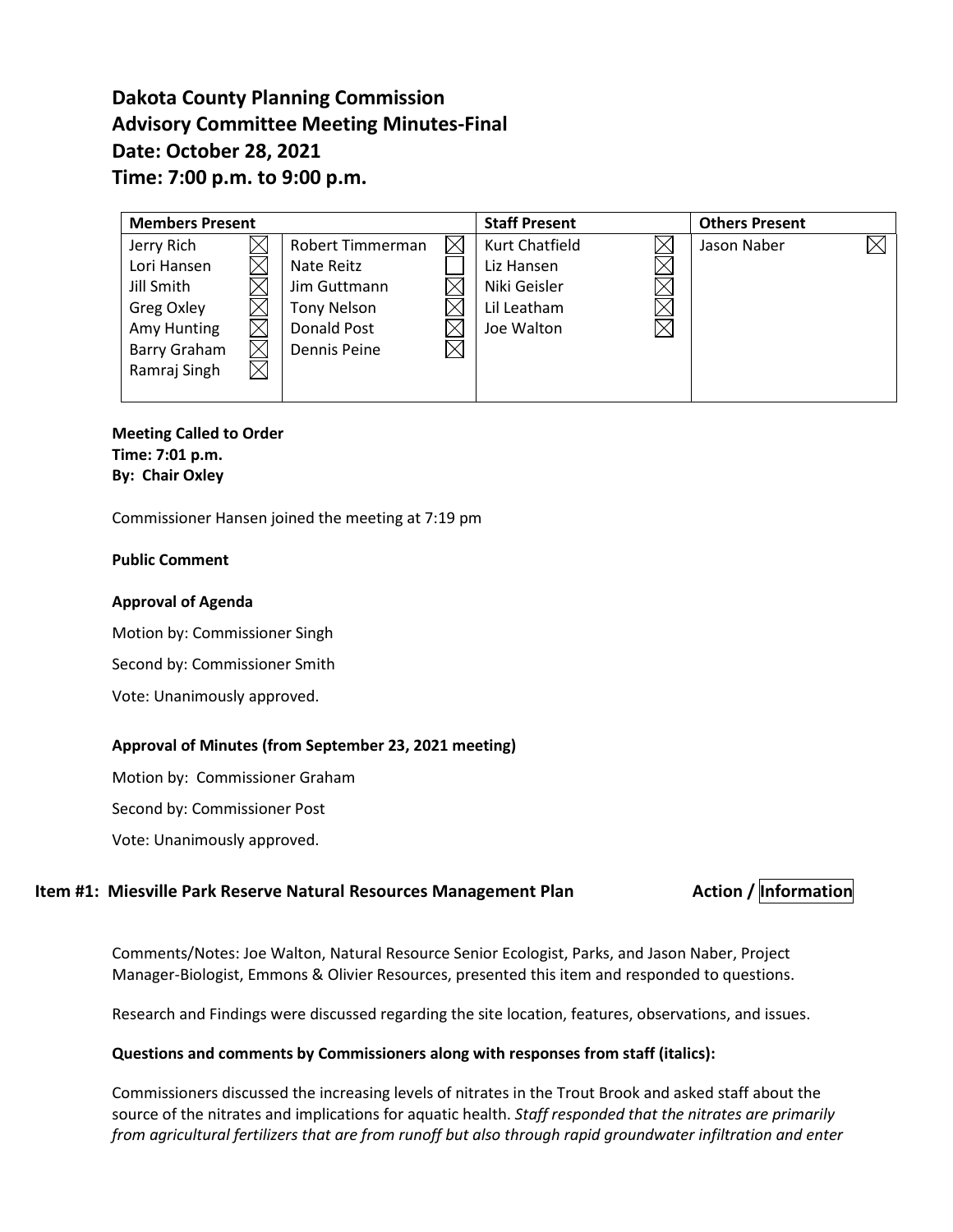*the trout stream from springs. The increased nitrogen levels contribute to algae blooms and result in vigorous aquatic plant growth. The nitrate levels are not at critical levels at this time, but they are significantly above the State's nitrate standards.*

Commissioners discussed the status of buckthorn and other invasive plants in the park and inquired about the extent of invasive species. *Staff responded that buckthorn and other non-native plants are present, but they are still at manageable levels. It is important to act now to stay on top of invasive species. One of the most damaging invasive species is earthworms because they are so impactful on soil health. Unfortunately, there are not effective strategies at this time to control earthworm impacts.*

Commissioners discussed whether it is safe to eat fish from the Trout Brook. *Staff responded that fish are abundant, and there are no known health concerns with eating the fish.*

There was a general discussion about the high quality of natural resources in the park. Several Commissioners expressed their desire to protect and restore the park's natural resources and that this should be a priority in the Natural Resources Management Plan. Recreational uses may be limited at this park because Lake Byllesby Regional Park is relatively nearby and is well suited for providing more active recreational uses.

Commissioners also discussed the likelihood of cultural resource sites in the park and supported the idea of engaging Native Americans in the planning process. *Staff responded that similar to Spring Lake, a Cultural Lands Survey will be conducted and that Tribal Historic Preservation Officers will be asked to be part of the planning process. It is anticipated that since there are so many known burial sites, campsites, and ceremonial sites in the Cannon River Valley that there will be sites within the park.*

Commissioners discussed the presence of a large powerline that is within the park and running within the banks of the Cannon River. A request was made for staff to determine who owns the powerline, with the possibility of notifying the utility company to consider relocating the line in the future.

At the conclusion of the Natural Resource Management Plan discussion, the Planning Commission watched a short video courtesy of Trout Unlimited showing the results of recent natural resource restoration efforts along Trout Brook. The video can be found on YouTube at the following link: <https://youtu.be/rhk2BAMAe0g>

# **Item #2: Miesville Park Reserve Master Plan Update Action / Information**

Comments/Notes: Lil Leatham, Sr. Planner, presented this item and responded to questions.

#### **Questions and comments by Commissioners along with responses from staff (italics):**

Following the staff presentation, Commissioners inquired about the existing Master Plan, including the planned bridge over the Cannon River and what agency would construct the bridge. The location of the bridge was also discussed with respect to public use areas and viewsheds. *Staff responded that it had not been determined what agency would build a bridge over the river at this time (to the Cannon Valley Trail), and that is something that can be addressed in the update of the Master Plan.*

There was a brief discussion about the existing informal canoe landing. *Staff mentioned that a new landing was proposed in the existing Master Plan that is down the river and on land that is envisioned to be part of the park someday.*